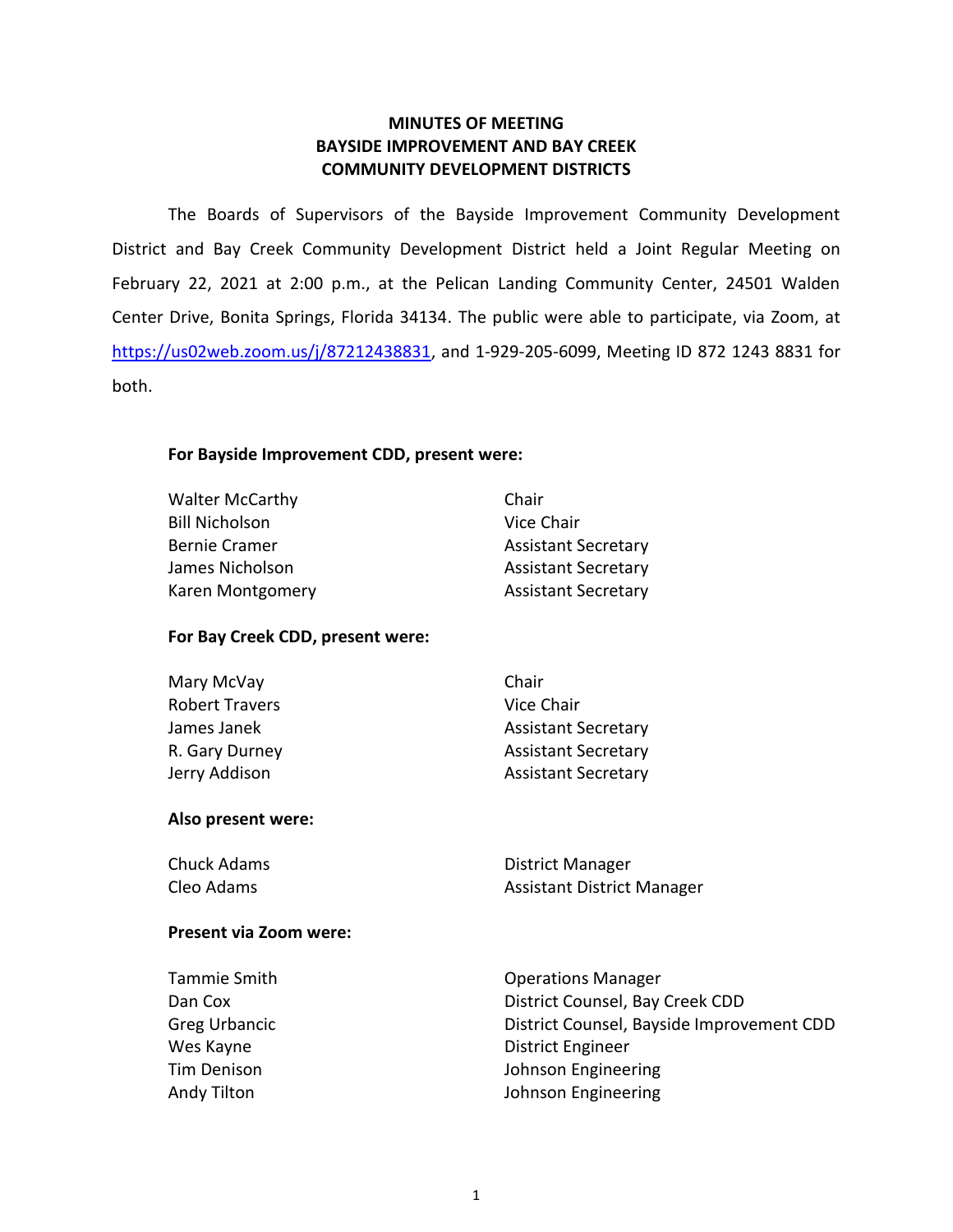Gail Gravenhorst **Resident/Landscape Committee Member** Marilyn Price **National Accord Committee Chair** Resident/PLCA Landscape Committee Chair Christina Kennedy SOLitude Lake Management (SOLitude) Johanna Muller Resident/PLCA Landscape Committee and PLCA Board Member

Howard Lowe **Resident** 

FIRST ORDER OF BUSINESS **The State of Landsler Call to Order/Phone Silent Mode/Pledge of Allegiance** 

 Ms. McVay called the meeting to order at 2:00 p.m. All present recited the Pledge of Allegiance.

## **SECOND ORDER OF BUSINESS ROLL CALL ROLL CALL**

For Bay Creek CDD, all Supervisors were present, in person. For Bayside Improvement CDD, all Supervisors were present, in person.

 **THIRD ORDER OF BUSINESS Public Comments:** *Agenda Items* 

No members of the public spoke.

## **JOINT BOARD ITEMS**

 **FOURTH ORDER OF BUSINESS** Staff Report: District Engineer: *Barraco & Associates, Inc.* 

There being no report, the next item followed.

## **FIFTH ORDER OF BUSINESS Lake Maintenance Report:** *SOLitude Lake Management*

 inspections, Ms. Smith was given a tour of the lakes. She reported the following: Ms. Kennedy presented the February Monthly Report and noted that, during

 $\triangleright$  Several lakes required additional treatments, which would be done during the routine maintenance visit.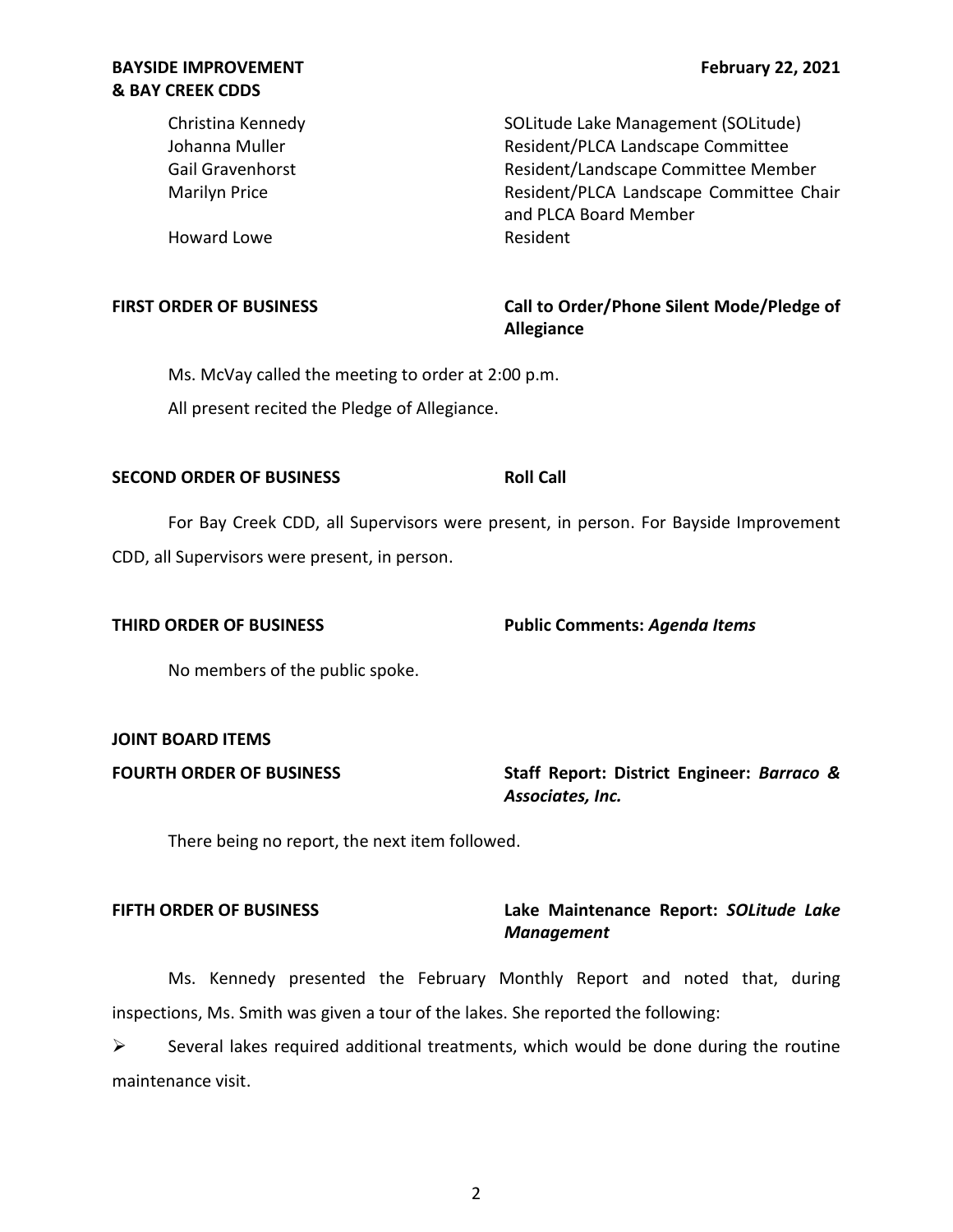$\triangleright$  Mr. Kurth would be present for and monitor the treatment of Lake B-5, scheduled for tomorrow, to ensure the treatment was appropriate to correct the issues.

Per Supervisor and Staff requests, Ms. Kennedy would perform the following tasks:

 ➢ Lake D-14: Inspect the matted vegetation along the shoreline portion of the Costa Del Sol area, although Mrs. Adams already notified Mason of this issue.

 ➢ Sonar Treatments: Email Mrs. Adams a schedule for the lakes being treated for bladderwort.

 $\triangleright$  Lake D-9: Inspect and treat or remove debris blown into the corner of the lake.

 status of follow-up items discussed at the January meeting, determine whether spike rush at  $\triangleright$  Two large ponds near Southbridge: Upon being notified by Mrs. Adams regarding the Lake D-1 was excessive and required removal.

## **SIXTH ORDER OF BUSINESS Committee Reports**

## **A. PLCA Landscape Committee**

# • **Discussion: Landscape Proposal for Work on Colony Drive, Including North Gatehouse**

 Ms. Muller reported that the Landscape Architect was working on the design plans for Pelican Colony Boulevard. Plans for the area would be decided later and work would commence once all the gatehouse projects are completed. Work was currently underway on the landscaping projects for the south and center gatehouses, with the north gatehouse to follow.

 Ms. Muller answered questions and confirmed that Mr. Kucera and Mr. Kemp were Kucera regarding identifying the five trees at the south entry, around the pond, that were not blooming, and a determination is made as to whether the trees are native or if they should be working with the landscapers to address irrigation for the new plantings. She described the landscape project at the south gate. Mr. Janek would be updated, once she speaks to Mr. replaced.

## **B. Colony Landscape Committee**

 Ms. Gravenhorst stated she emailed the Report to the Bayside Board last week; she would email future Reports to Ms. McVay, as facilitator of the meeting. She and Mr. Adams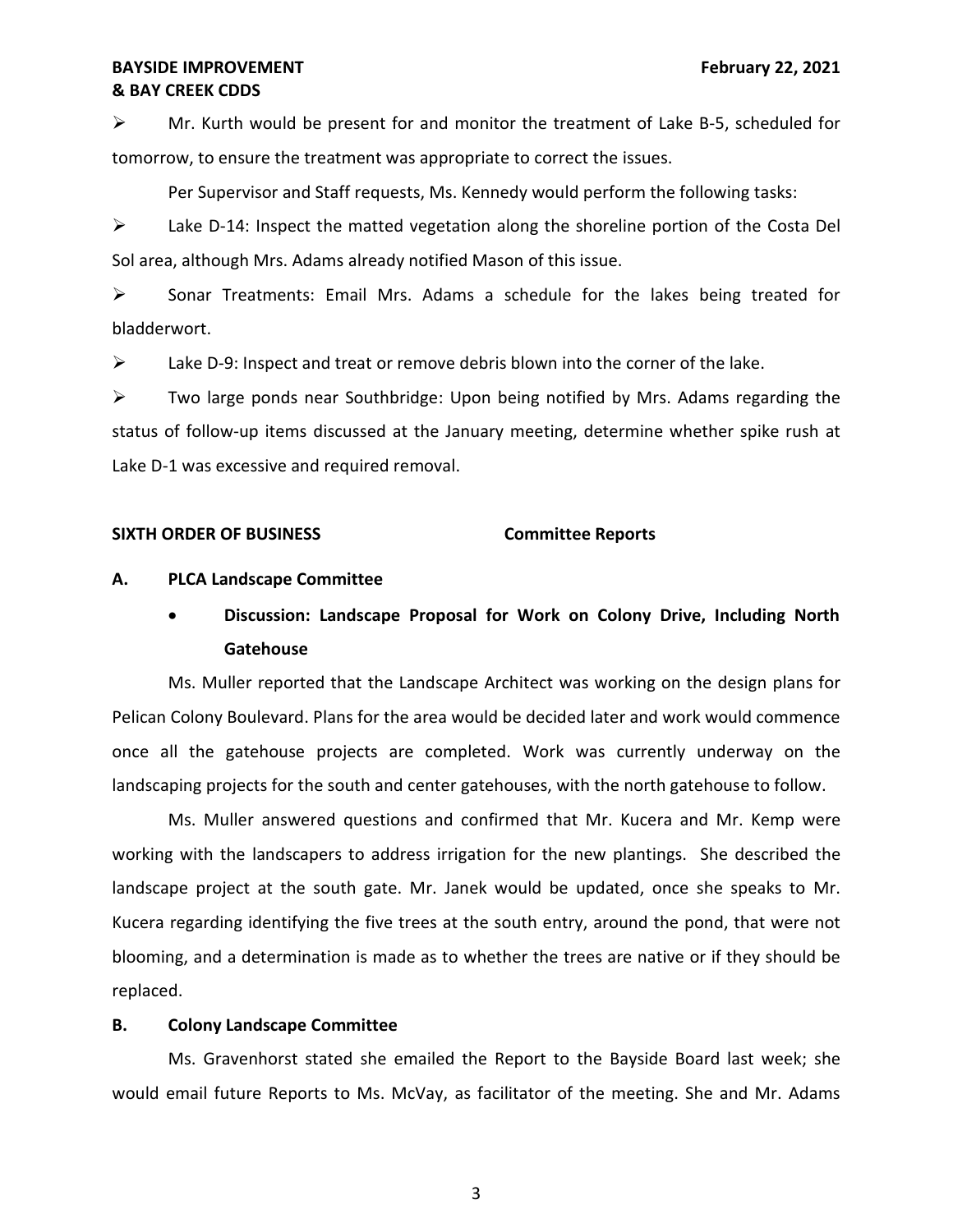discussed the landscape issues on the west side of the Coconut gate, insufficient watering being the cause and now the irrigation repairs were made. Both felt the area should be monitored to see if the plants would recover before making a decision whether to replace them. The Colony residents were pleased with the renovations. would incur expenses, if certain plants warranted replacing. Ms. Gravenhorst felt that most

### **C. Water Quality Task Force**

The February 18, 2021 WQTF report was emailed to the Boards last week.

 Ms. Montgomery stated the WQTF was reviewing the data to draw conclusions collectively. The focus would be on the total nitrogen levels, not everything that was contributing in a negative way. She discussed the Communication Plan, which was in limbo until they identify the benefits of all the communities working together to address the nitrogen issue. Estero River was now rated D<sup>+</sup>. She commended Mr. Shinouskis, who prepared a summary from the Barraco & Associates Report and the data collected; an action plan would be prepared. Proposals for one year of quarterly testing would be presented to the WQTF at the next meeting and, if approved, presented to the CDDs and other parties for approval. This would require budgeting funds in the future. Discussion ensued regarding Golf Course sprinklers directed towards the ponds and collective participation needed for the project to be successful. The BSU reclaimed water presentation was delayed.

## **SEVENTH ORDER OF BUSINESS Continued Discussion: Activity Tracking Software**

 Mr. Adams discussed a new Activity Tracking Software Google cloud-based program assignments, as opposed to the current BOSS system that, in Mr. Kemp's opinion, was time consuming when entering and manipulating data, taking up his time in the field. Mr. Kemp extended his free trial training on the new program to address various items BOSS was not able used by many well know firms, the implementation process, software capabilities and the cost. This program was a lot more user-friendly for tracking performance on activity-based to provide.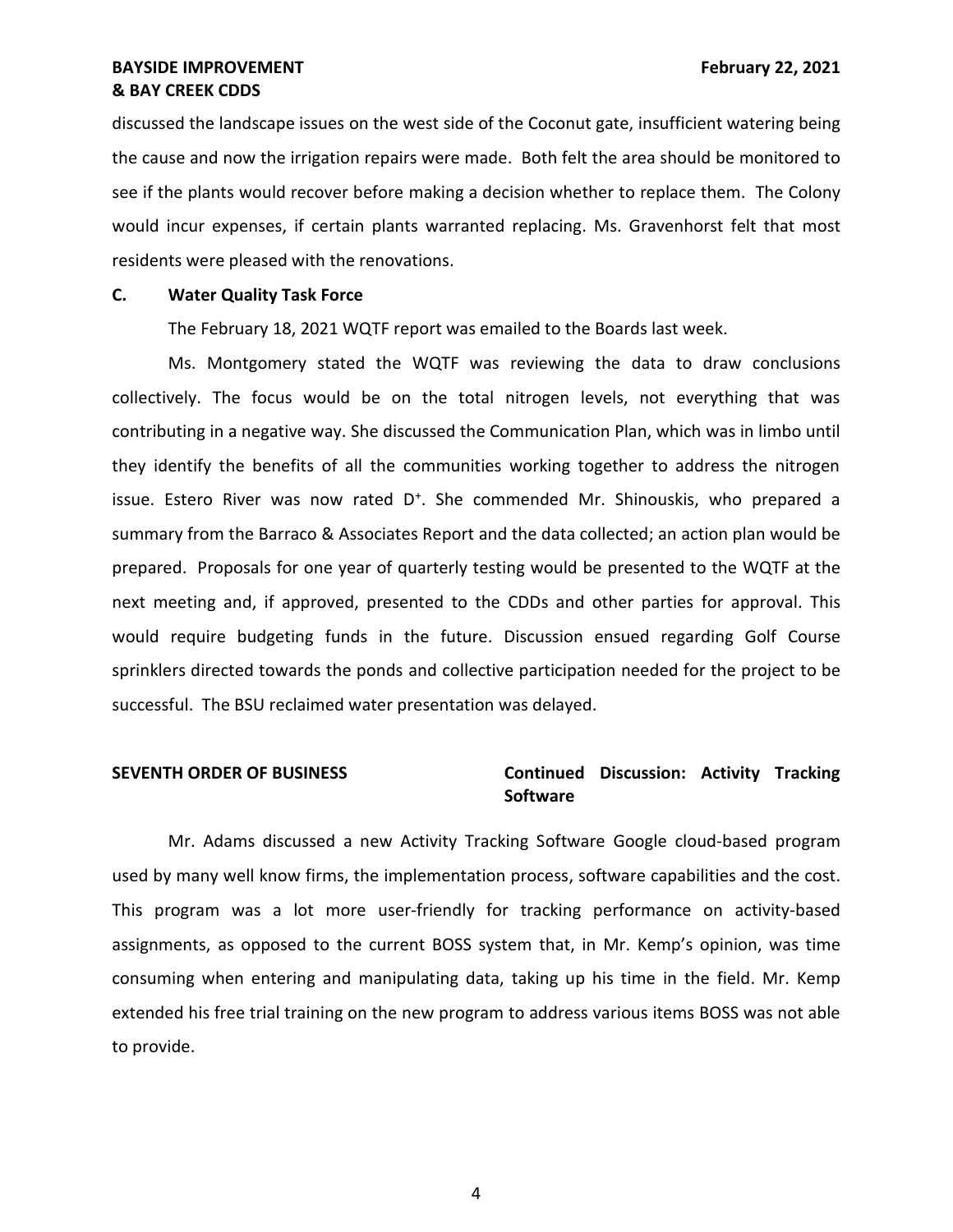Mr. Adams discussed the initial and monthly service costs and implementation process, in which the Account Manager inputs the data for the District. Mr. Bill Nicholson mentioned using this program for items other than landscaping and suggested hiring a person to enter data and budget those funds for Fiscal Year 2022/2023. Mr. Adams agreed that a part-time 15 to 20 hour position could help operate the system, input meter readings from the field technicians and perform other various duties.

 **On MOTION for Bayside by Mr. McCarthy and seconded by Mr. Cramer, with all in favor, authorizing Staff to commence implementation of the Activity Tracking Software program, was approved.** 

 **On MOTION for Bay Creek by Mr. Travers and seconded by Mr. Janek, with all in favor, authorizing Staff to commence implementation of the Activity Tracking Software program, was approved.** 

EIGHTH ORDER OF BUSINESS **Continued** Discussion/Presentation:  **Modified Financials and Monthly Report**   **Narrative (***to be provided under separate cover)* 

 Mr. Adams distributed and presented the Modified Financials and Monthly Report. Further adjustments to certain formulas and other modifications to the report would be made. Adherence to the Governmental Accounting Standards Board (GASB) requirements and irrigation revenues were discussed. This item would be included on the next agenda.

### **Acceptance Statements as of January 31, 2021 NINTH ORDER OF BUSINESS Acceptance of Unaudited Financial**

 Mr. Adams presented the Unaudited Financial Statements as of January 31, 2021. He would review Bentley Electric billing with Steve to determine if the bills they submitted were late. The financials were accepted.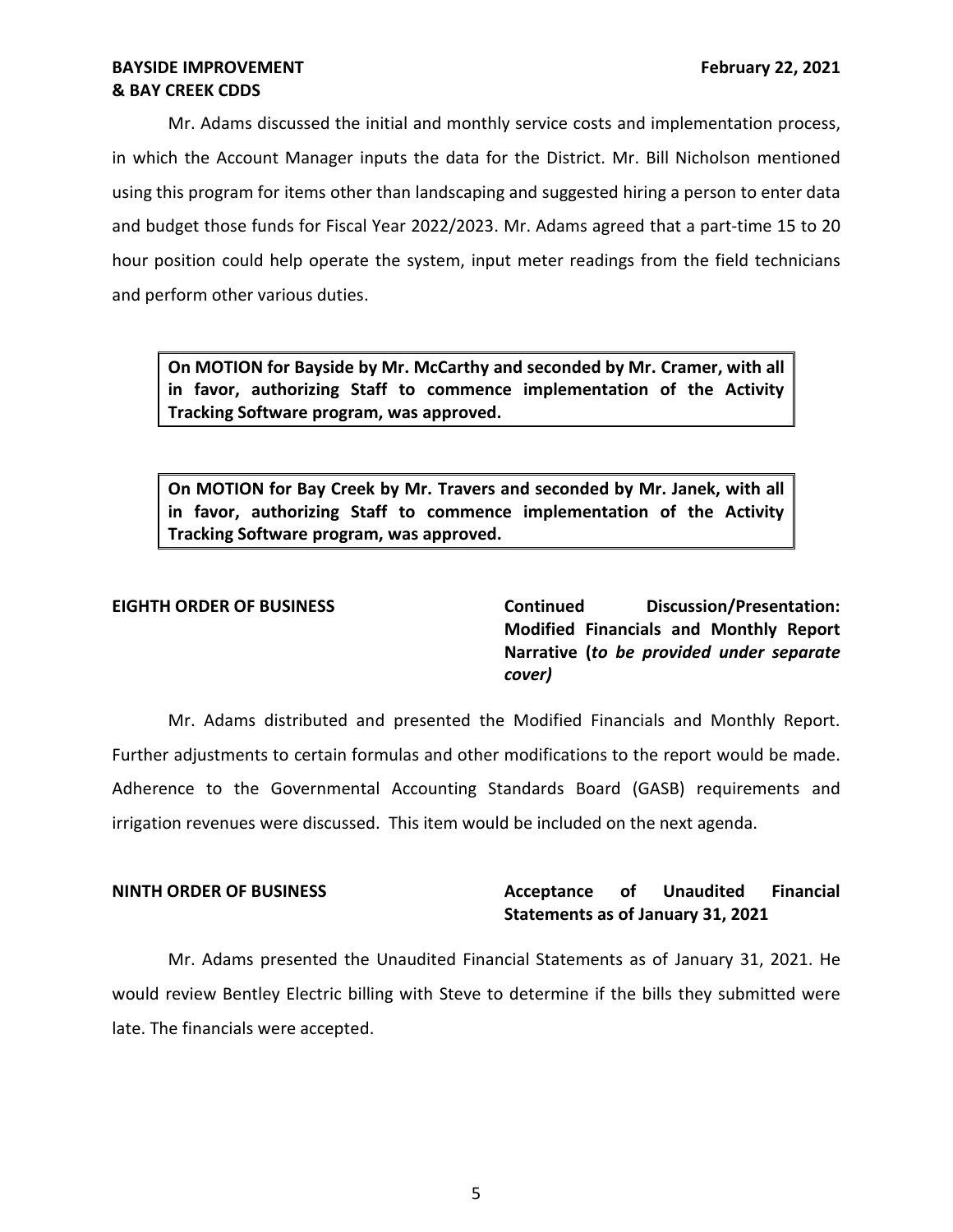**TENTH ORDER OF BUSINESS Approval of January 25, 2021 Joint Regular Meeting Minutes** 

Ms. McVay presented the January 25, 2021 Joint Regular Meeting Minutes.

 **On MOTION for Bayside by Mr. McCarthy and seconded by Mr. Jim Nicholson, with all in favor, the January 25, 2021 Joint Regular Meeting Minutes, as amended to include any changes submitted to Management, were approved.** 

 **On MOTION for Bay Creek by Mr. Travers and seconded by Mr. Durney, with all in favor, the January 25, 2021 Joint Regular Meeting Minutes, as amended to include any changes submitted to Management, were approved.** 

### **ELEVENTH ORDER OF BUSINESS Action Items**

 Mrs. Adams presented the Action/Agenda Items, which would be updated after the meeting.

 $\triangleright$  Item 1: Mrs. Adams would follow up with Mr. Kurth on the status of outstanding items discussed at the prior meeting.

 ➢ Revised Item #10: Staff would submit the Disaster Response Agreement to the PLCA, after March 2021, and schedule joint Workshops with the PLCA and WQTF to discuss the Disaster Response Agreement and Water Quality issues, respectively.

 With regard to discussion earlier in the meeting, Mrs. Adams confirmed that the five trees at the south entry, around the pond, were identified as Jacaranda and Royal Poinsettia.

## **TWELFTH ORDER OF BUSINESS Old Business**

 Mrs. Adams discussed when the original aeration units were installed or upgraded at certain ponds that were being studied. She was still retrieving data for the remaining ponds.

### **THIRTEENTH ORDER OF BUSINESS Staff Reports**

**A. District Counsel**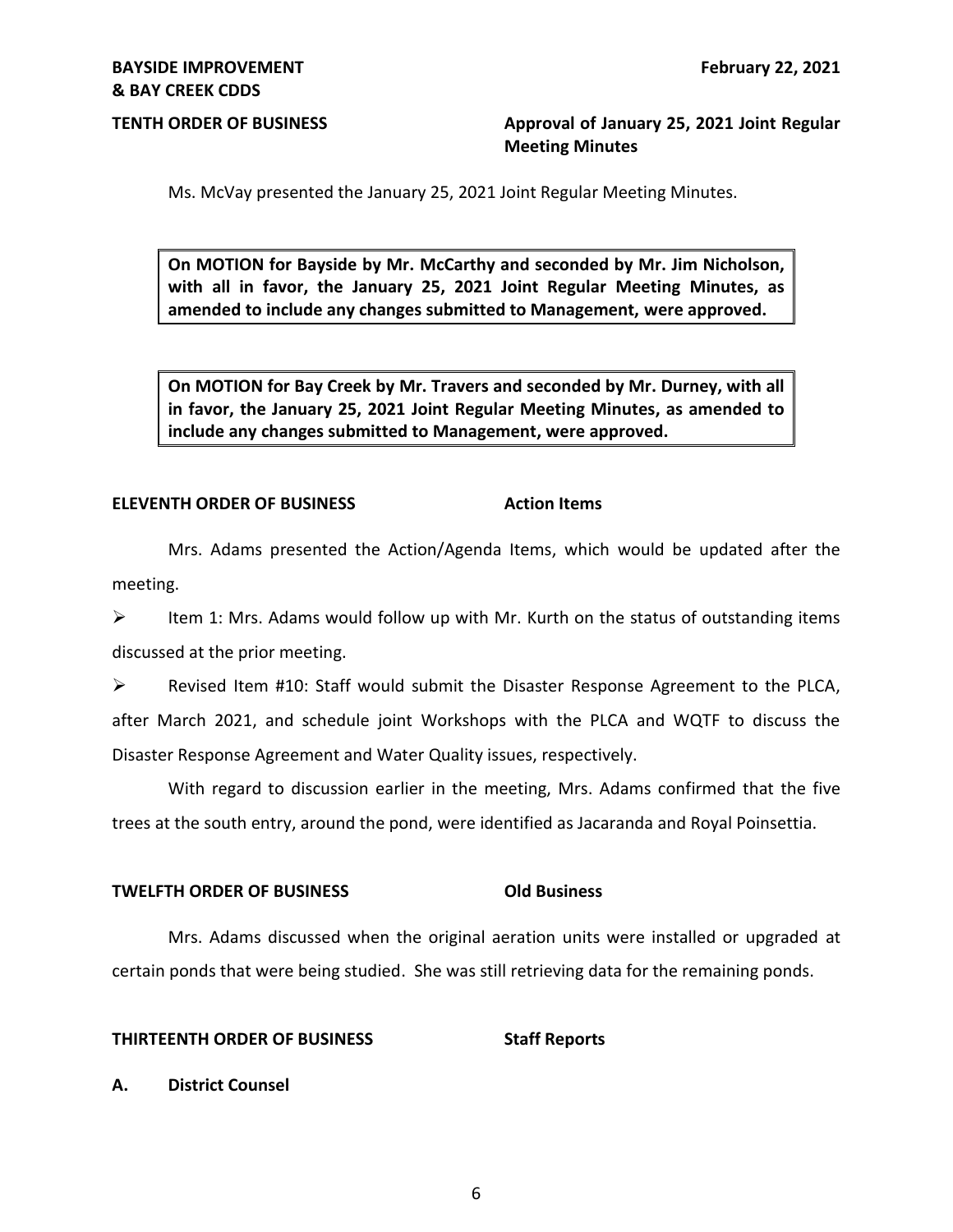### **I.** *Gregory Urbancic, Esq., Coleman Yovanovich Koester, P.A.*

 apprise their respective Boards if any new legislation passes that affects the Districts. Mr. Urbancic discussed potential new legislation and stated he and Mr. Cox would

 stated it was consistent with most CDDs in Florida. The Insurance Agent's general summary of coverage was emailed to the Boards, subsequent to the last meeting. A copy of Management's policy would be provided to Mr. Urbancic to ensure there is no gap in coverage between the Districts and District Management. Mr. Urbancic reviewed the Districts' insurance policy coverage for cyber attacks and

## **II.** *Daniel Cox, Esq***.**

• Update: Litigation and Proposed Amendment to Ordinance

 Mr. Cox reported the outcome of the case management conference conducted last week with Mr. Rooney, the City Attorney, at which the County Manager conveyed the intent to proceed with settlement negotiations, instead of amending the Ordinance related to CDDs and the Stormwater Utility Tax.

 Mr. Cox requested a Shade and an Executive Session to discuss a settlement and recommended Mr. Urbancic file a Notice of Appearance in order to participate in the negotiations. He explained that, if a settlement is not reached at the March meeting, this matter would be on the July trail docket and Motions for Summary Judgment would need to be filed with the court. He discussed the costs and asked the Boards to give Mr. McCarthy and Mr. Janek, the named Plaintiffs in the lawsuits, authorization to represent the interests of the Bayside and Bay Creek CDDs, respectively, during the Shade Session or to proceed with Council to reconsider its stance on the matter, engaging other communities to challenge this Ordinance and who would be the listed attendees for the Shade Session. mediation. Discussion ensued regarding the budget, continuing discussions asking the City

 The Regular meeting would be scheduled for March 22, 2021 at 1:00 p.m., with the Executive Session commencing immediately after opening and recessing the Regular meeting.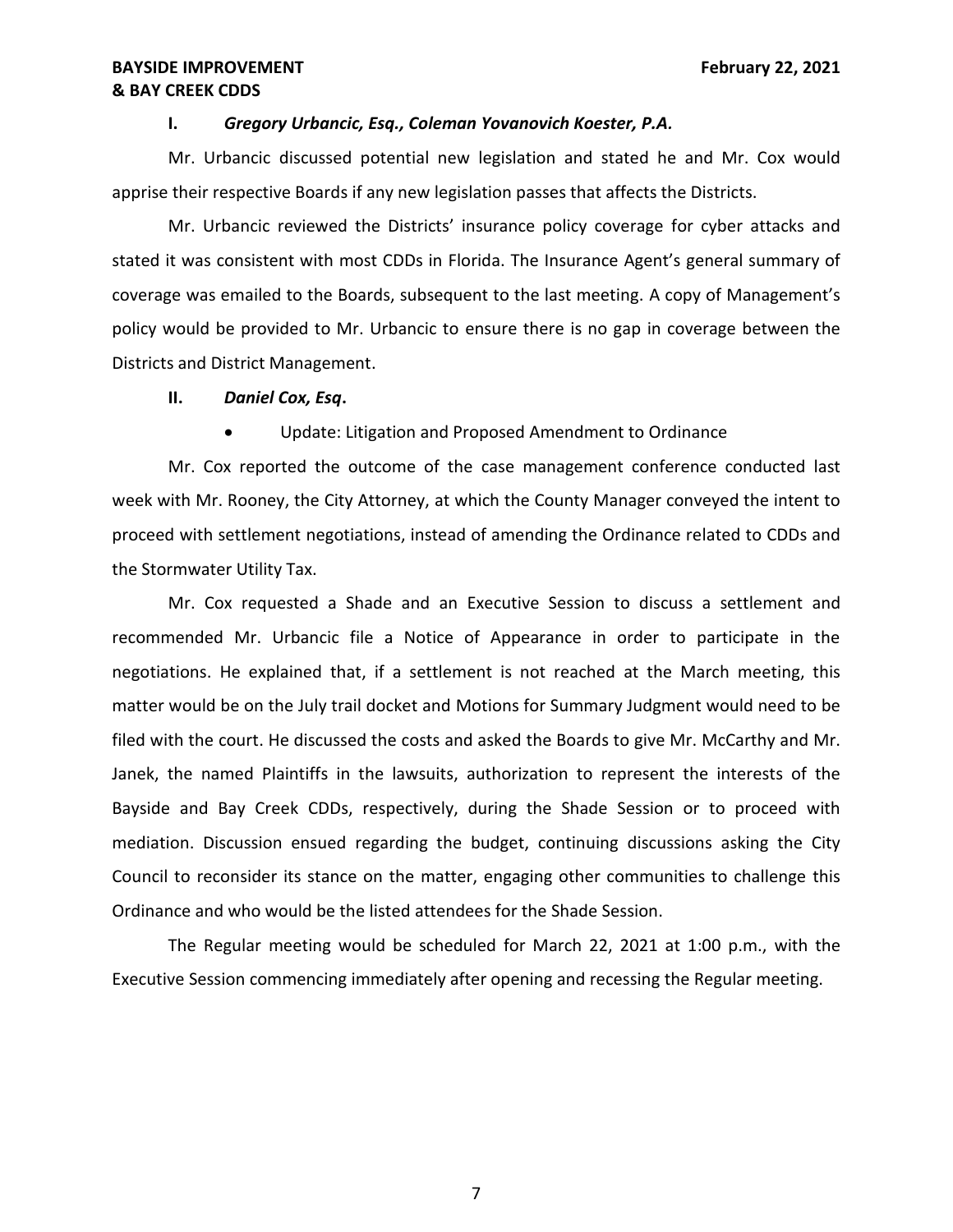**On MOTION for Bayside by Mr. McCarthy and seconded by Mr. Bill Nicholson, with Mr. McCarthy, Mr. Bill Nicholson, Mr. Jim Nicholson and Ms. Montgomery in favor and Mr. Cramer dissenting, authorizing Mr. McCarthy and Mr. Janek to participate in the settlement negotiations between the City of Bonita Springs and provide recommendations at the next meeting, to be discussed in an Executive Session, and take action afterwards, in a public session, and for Mr. Urbancic to File a Notice of Appearance to participate in these discussions, was**  approved. **IMotion passed 4-1]** 

 **On MOTION for Bay Creek by Mr. Janek and seconded by Mr. Addison, with all in favor, authorizing Mr. McCarthy and Mr. Janek to participate in the settlement negotiations between the City of Bonita Springs and provide recommendations at the next meeting, to be discussed in an Executive Session, with action taken afterwards, in a public session, and for Mr. Urbancic to File a Notice of Appearance to participate in these discussions, was approved.** 

## **B. District Manager:** *Wrathell, Hunt and Associates, LLC*

## **I. Monthly Status Report: Field Operations**

The Monthly Status Report was included for informational purposes.

 Mr. Durney asked about the pump station failure. Mr. Adams stated that Mr. Kucera reported Bayside's electrical service issue to Florida Power & Light (FPL), which resulted in over \$20,000 in damages but FPL denied the claim, because they did not agree that FPL was next step would be to file a claim with the District insurance carrier. Mr. Cramer wondered if Bentley Electric caused the damages while working in the area. Mr. Adams replied no, as the damages were not related to the work that was done. responsible for those failures. The damaged pump motor and drives were replaced and the

 Mr. Adams stated that the Bentley Electric street lighting bills were submitted to Management and split between the CDDs in January.

## **II. NEXT MEETING DATE: March 22, 2021 at 2:00 P.M.**

• **QUORUM CHECK:** *BAYSIDE IMPROVEMENT CDD* 

## • **QUORUM CHECK:** *BAY CREEK CDD*

 The next meeting would be held on March 22, 2021, commencing at 1:00 p.m., and immediately recessing for the Executive Session, followed by the Regular meeting.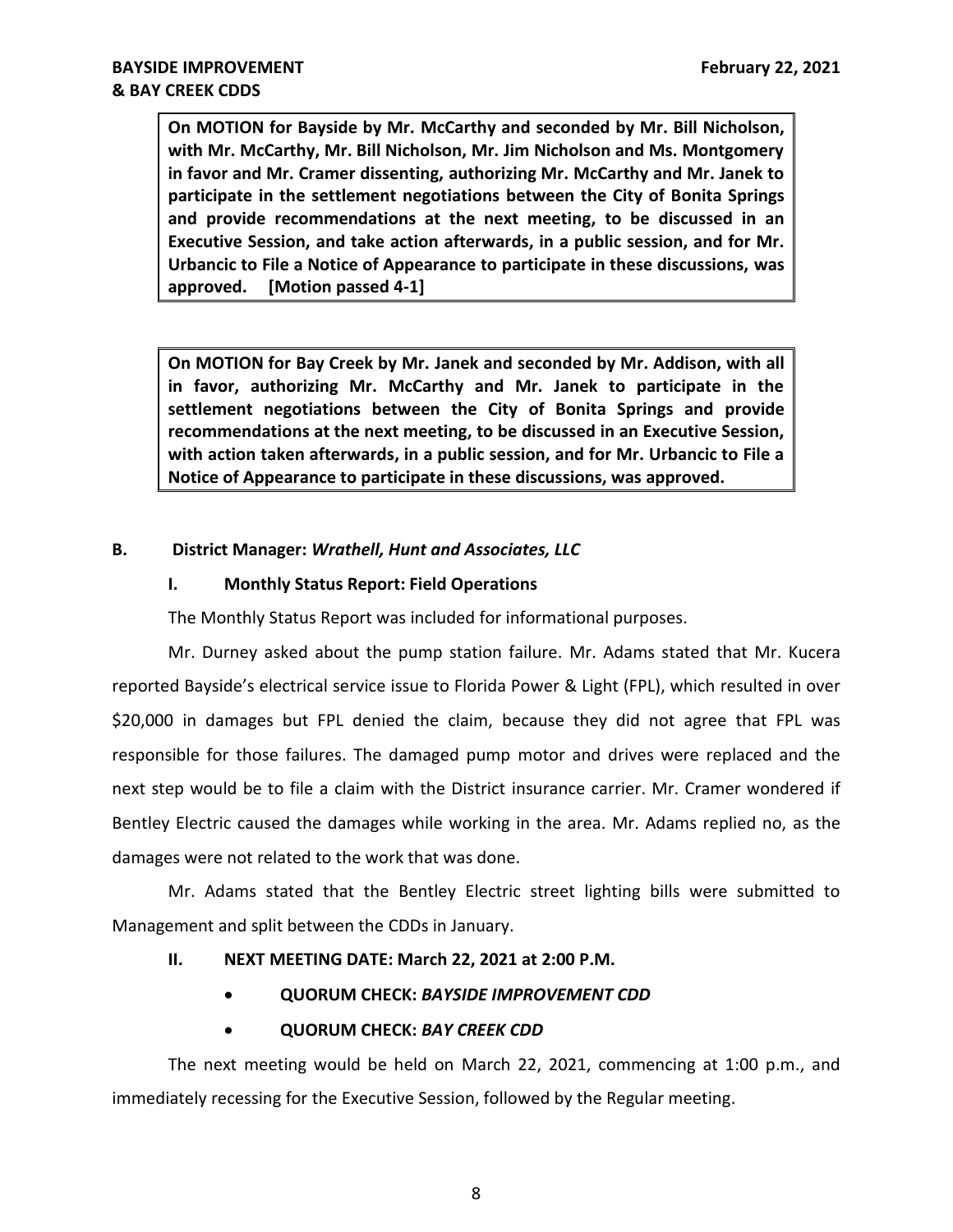### **FOURTEENTH ORDER OF BUSINESS Supervisors' Requests**

 Mr. Cramer asked who maintains the landscape and culverts exiting the community and heading towards Publix. Mr. Adams stated the District is responsible for certain landscaping areas. Mr. Cramer was directed to contact Code Enforcement, as the Publix Plaza Management had not maintained the culverts or removed debris on the north and south sides.

 Mr. Cramer conveyed a request from resident Robert Bish to install a fake ivy blanket on the inside of the fence to obscure the view of debris on the other side, as a result of a blown FPL transformer. Mr. Cramer would advise Mr. Bish to submit his request to the PLCA.

 On behalf of the Capri residents, Ms. Montgomery thanked Mr. Adams, Mrs. Adams, Mr. Kucera and Mr. Kemp for their teamwork to help initiate the process of redesigning monuments in the community. Mr. Adams stated the process would be the same one used for Longlake.

Mr. Cramer discussed an internal issue with the Longlake monument renovation project.

 **FIFTEENTH ORDER OF BUSINESS Public Comments:** *Non-Agenda Items* 

No members of the public spoke.

### **SIXTEENTH ORDER OF BUSINESS Adjournment**

There being no further business to discuss, the meeting adjourned at 4:05 p.m.

### [SIGNATURES APPEAR ON THE FOLLOWING PAGE]